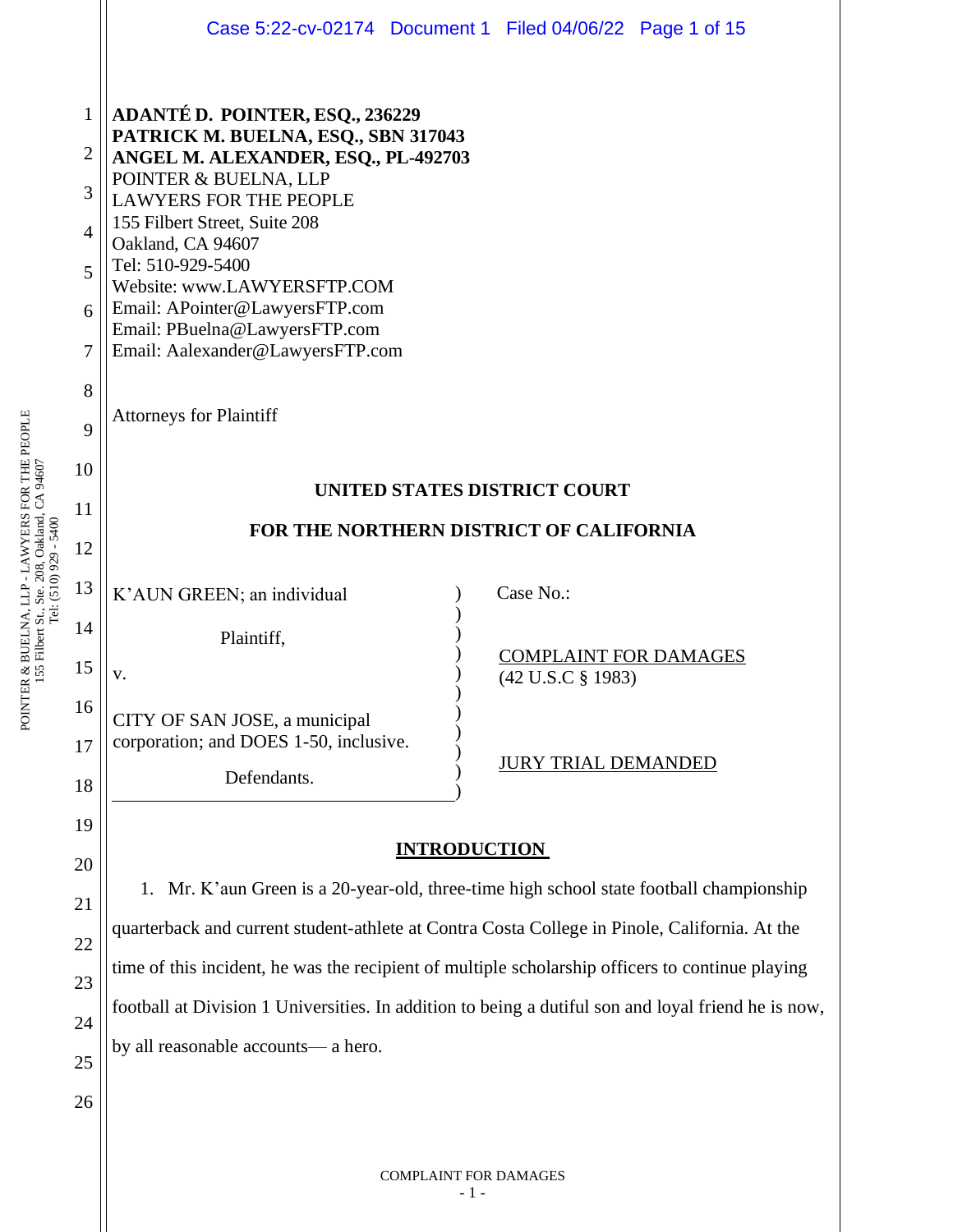2. During the early morning hours of March 27, 2022, K'aun was sitting in La Victoria restaurant in San Jose when he was approached by an unknown man who was showing signs of being highly intoxicated. The man became aggressive, verbally challenged K'aun to fight and punched K'aun in the face. The two men began to wrestle and fell to the floor.

3. A second man who was apparently friends with K'aun's initial attacker, pulled out a gun and pointed the gun at K'aun and the other customers in the restaurant. K'aun bravely sprang into action. He disarmed the gunman to protect not only his life but the lives of the other customers in the restaurant.

4. The two assailants and a third person rushed K'aun. They pulled on him and demanded that he give them the gun back. Mr. Green backed away from the group of attackers towards the front door of the restaurant all the while pleading for the attackers to stop.. When K'aun reached the front door, one of the attackers reached out and grabbed K'aun's clothes and refused to let go. Mr. Green slid out of the attacker's grasp, stepped back and propped open the front door with his left hand. He continued to inch backward while holding the gun with its barrel pointed towards the sky.

5. Unbeknownst to Mr. Green, several San Jose police officers were rushing toward the restaurant as Mr. Green was exiting the door with his back towards the Officers. Then within mere seconds of arriving on the scene and without giving any sort of reasonable warning or opportunity to comprehend and comply with any orders, a San Jose Police Officer shot K'aun four times just after he had heroically protected himself and everyone in the restaurant from the gunmen.

6. Paramedics rushed K'aun to a nearby hospital. There, he underwent emergency surgery to treat the gunshot wounds he sustained to his abdomen, leg, and arm. Doctors were forced to remove a portion of K'aun's intestines along with multiple pieces of bullet shrapnel that had ripped into his body. K'aun dream of playing Division 1 Football and being drafted into the

1

2

3

4

5

6

7

8

9

10

11

12

13

14

15

16

17

18

19

20

21

22

23

24

25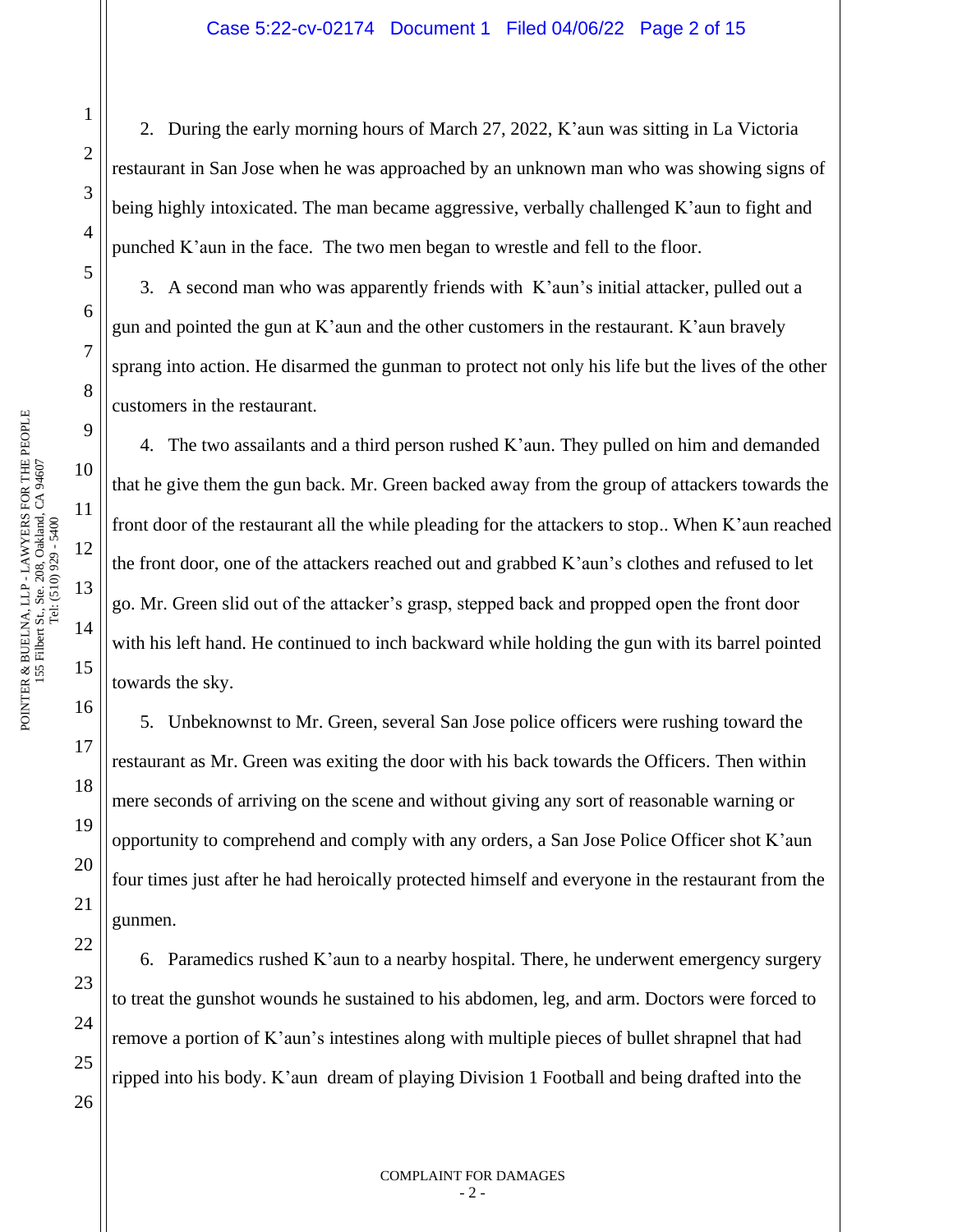## Case 5:22-cv-02174 Document 1 Filed 04/06/22 Page 3 of 15

National Football League are in jeopardy. He faces a long and uncertain road to regain the life he once enjoyed. Nevertheless, he is just as determined to fight for his future as he was to fight for the lives of everyone in the restaurant on that fateful night.



## **JURISDICTION**

7. This action arises under Title 42 of the United States Code, Section 1983. Title 28 of the United States Code, Sections 1331 and 1343 confers jurisdiction upon this Court. The unlawful acts and practices alleged herein occurred in SAN JOSE, California, which is within this judicial district. Title 28 United States Code Section 1391(b) confers venue upon this Court.

#### **PARTIES**

8. Plaintiff K'AUN GREEN, (hereinafter "Plaintiff," or "Mr. Green") is a competent adult of majority age and a resident of California.

9. Defendant SAN JOSE ("Defendant City") is and at all times herein mentioned a municipal entity duly organized and existing under the laws of the State of California that manages and operates the SAN JOSE POLICE DEPARTMENT.

1

2

3

4

5

6

7

8

9

10

11

12

13

14

15

16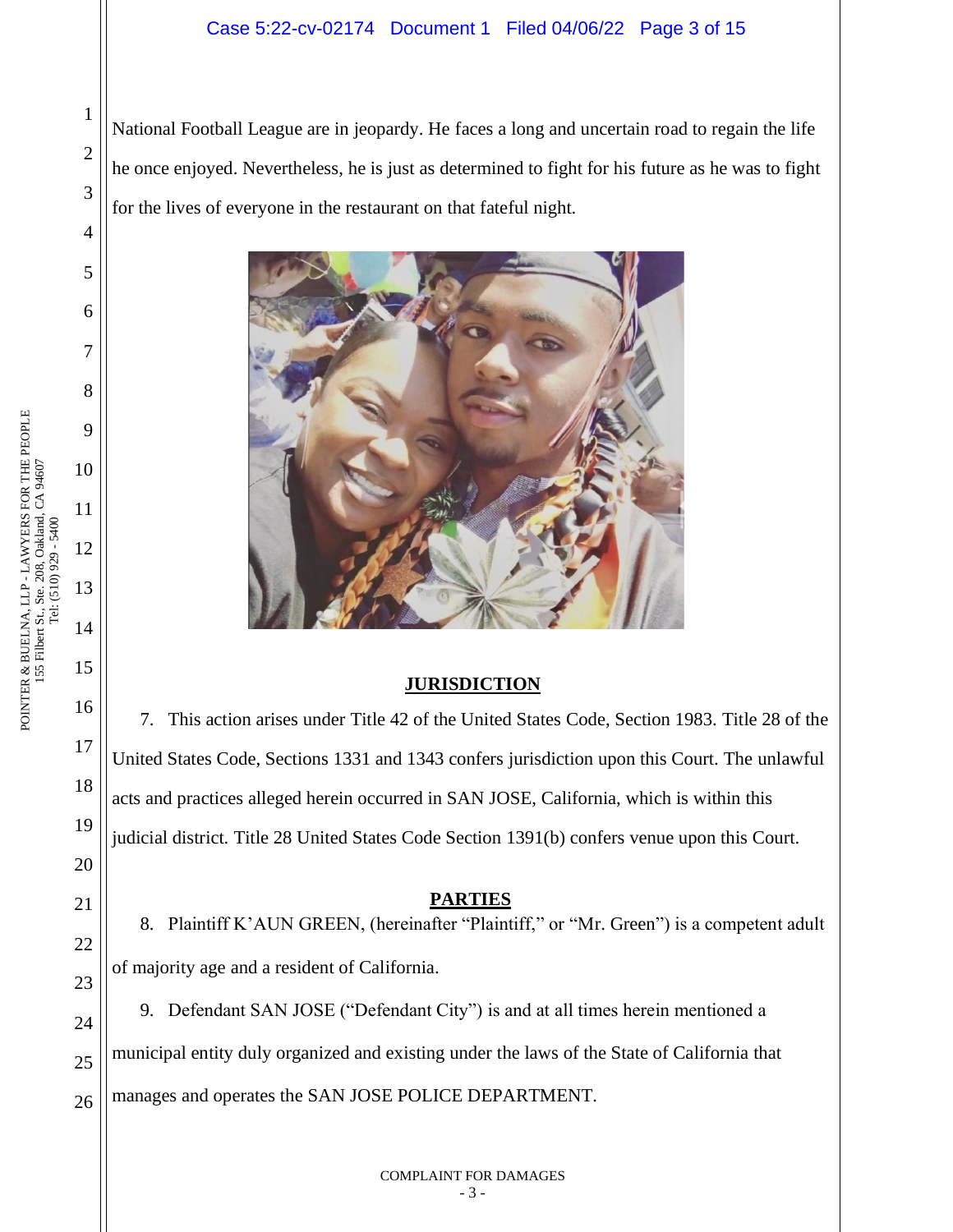### Case 5:22-cv-02174 Document 1 Filed 04/06/22 Page 4 of 15

10. Plaintiff is ignorant of the true names and/or capacities of defendants sued herein as DOES 1 through 50, inclusive, and therefore sue said defendants by such fictitious names. Plaintiff will amend this complaint to allege the true names and capacities when ascertained. Plaintiff believes and alleges that each of the DOE defendants is legally responsible and liable for the incident, injuries and damages hereinafter set forth. Each defendant proximately caused injuries and damages because of their negligence, breach of duty, negligent supervision, management or control, violation of public policy, and false arrests. Each defendant is liable for his/her personal conduct, vicarious or imputed negligence, fault, or breach of duty, whether severally or jointly, or whether based upon agency, employment, ownership, entrustment, custody, care or control or upon any other act or omission. Plaintiff will ask leave to amend this complaint subject to further discovery.

11. In doing the acts alleged herein, Defendants, Does and each of them, acted within the course and scope of their employment for the CITY OF SAN JOSE.

12. In doing the acts and/or omissions alleged herein, Defendants, and each of them, acted under color of authority and/or under color of law.

13. Due to the acts and/or omissions alleged herein, Defendants, and each of them, acted as the agent, servant, and employee and/or in concert with each of said other Defendants herein

#### **FACTUAL ALLEGATIONS**

14. On March 27, 2022, at around 3 am in the morning Plaintiff, 20-year-old, K'aun Green, and a few friends were sitting in La Victoria Taqueria in San Jose, California. The group was patiently waiting for their food when a stranger approached K'aun and began to verbally harass him. K'aun tried to ignore the man.

1

2

3

4

5

6

7

8

9

10

11

12

13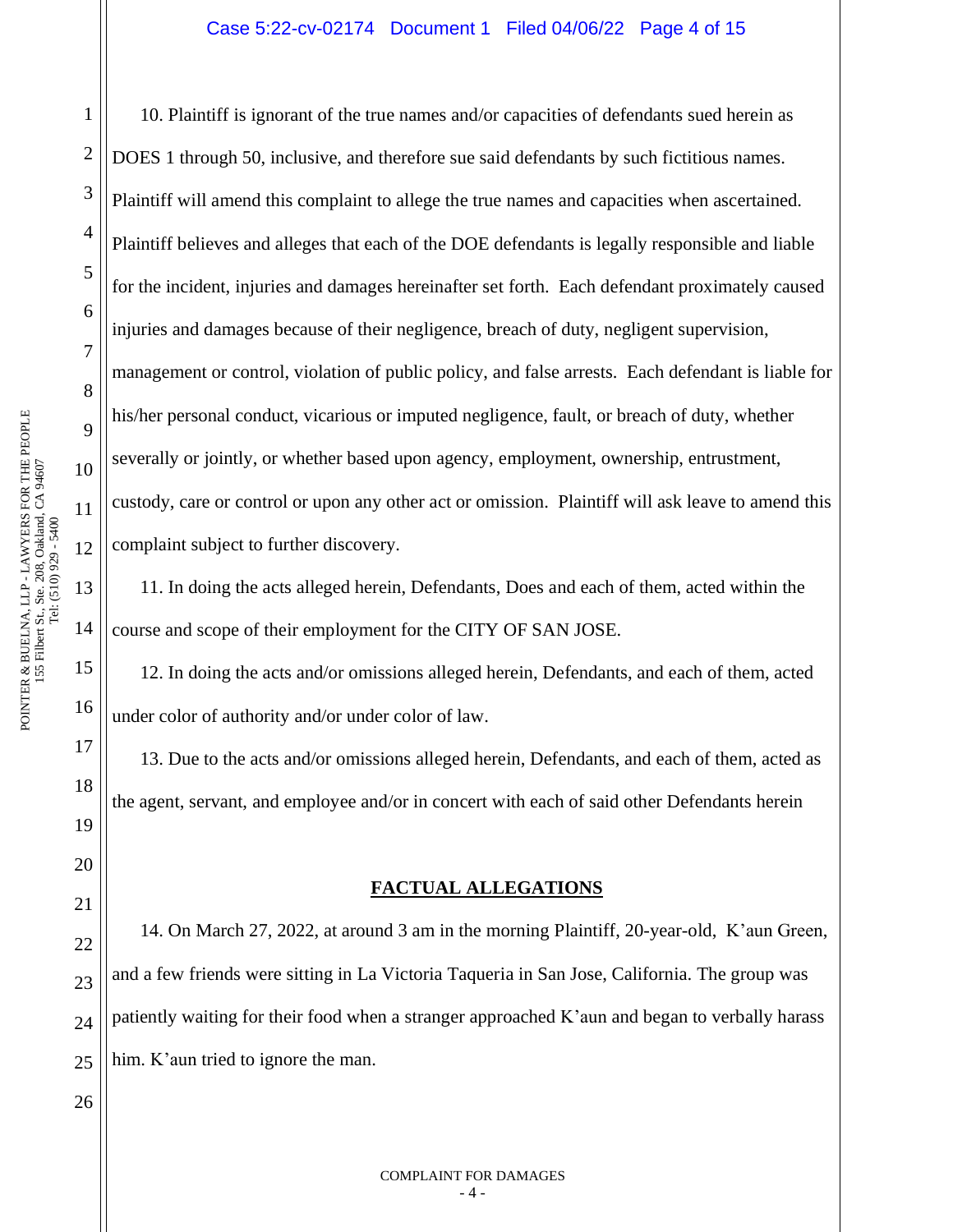15. The stranger, who unbeknownst to K'aun was there with several other people, suddenly attacked K'aun, punching him in the face.

16. As K'aun desperately tried to defend himself, one of the attacker's friends pulled out a gun and pointed it at K'aun and the other customers in the restaurant. As the fracas continued, K'aun miraculously managed to disarm the second man. Once K'aun wrested control of the gun away from his attackers, he backed away to create distance between himself and his attackers. K'aun's efforts not only served to protect his life but the lives of the restaurant's other patrons as well.

17. K'aun continued to move away from his attackers as he backed towards the front door of the restaurant. Nevertheless, the three attackers chased after and lunged at K'aun in an effort to regain control of the gun. Mr. Green fended them off with one hand while simultaneously holding the gun away from their grasp in his left hand.

18. Unbeknownst to K'aun, several City of San Jose Police Officers had arrived on the scene. The Officers immediately ran toward the front door of the restaurant just as K'aun was backing through the door's threshold. One of the attackers grabbed ahold of K'aun's clothes, would not let go and demanded K'aun give the gun back. K'aun somehow managed to duck his head down and out of the clothing. Once he was free of the attacker's grasp, K'aun moved backward out of the door.

21 22 23 24 25 26 19. Just as K'aun inched backward through the door's threshold, one of the assembled Officers who was standing behind K'aun shot him four times. None of the assembled Officers gave K'aun a warning that he was going to be shot. Perhaps just as importantly, the shooting officer failed to give K'aun a reasonable amount of time to acknowledge the officers' presence or comply with any orders the Officers reportedly gave. Instead, the shooting Officer shot K'aun four times despite the Officer never seeing Mr. Green pointing the gun at anyone or

1

2

3

4

5

6

7

8

9

10

11

12

13

14

15

16

17

18

19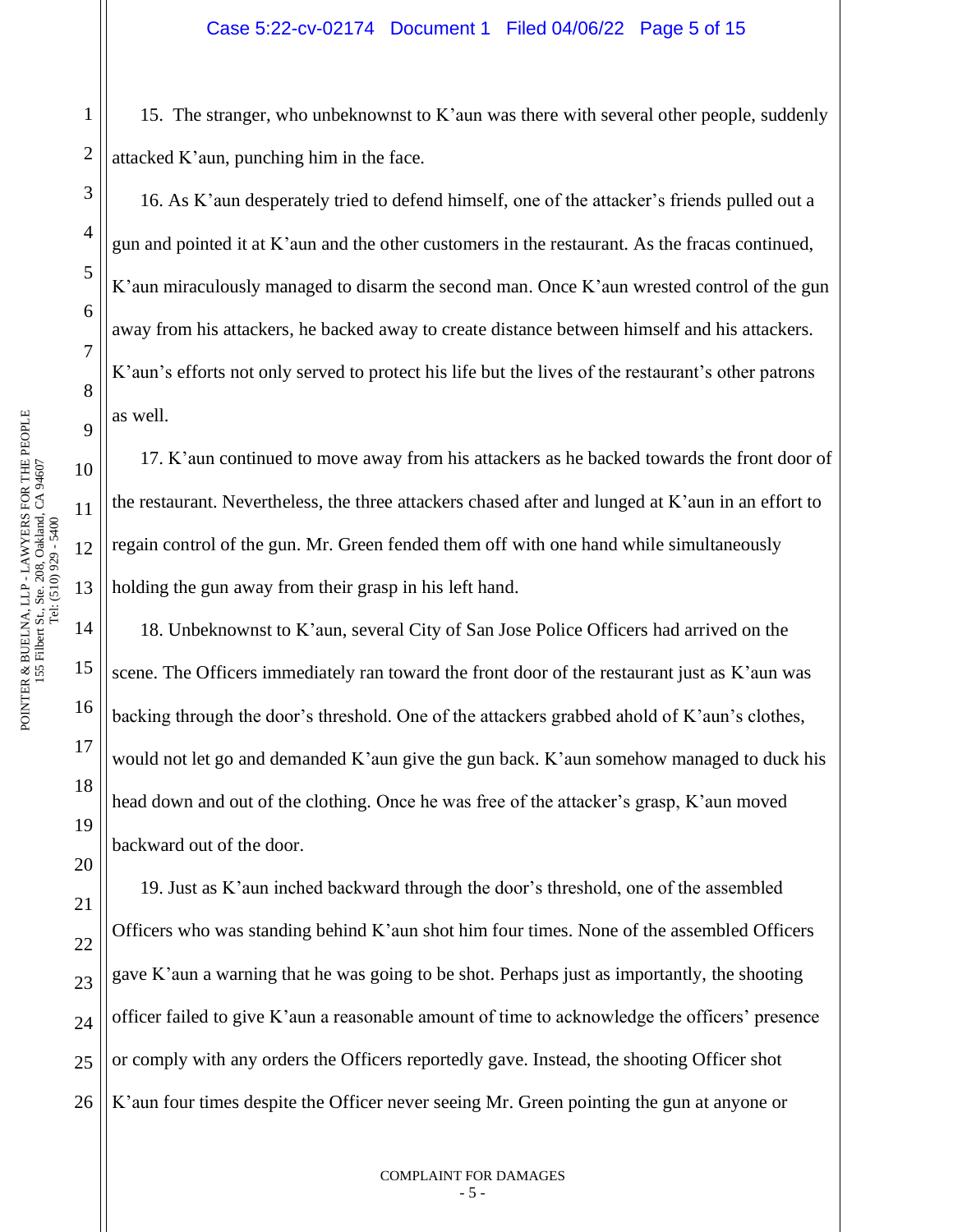### Case 5:22-cv-02174 Document 1 Filed 04/06/22 Page 6 of 15

1 2 make any verbal threats to shoot it. Indeed, K'aun was shot while he was holding the attacker's gun his left hand with the barrel pointed up towards the sky.

20. The officers' bullets ripped through K'aun's body striking him twice in the arm, once in his knee and once in the abdomen. Immediately after he was shot, the stunned onlookers began to scream at the Officers, demanding to know why they shot K'aun since it was obvious he did not pose an imminent deadly threat at the time the lone Officer shot him.

21. Incredulously, the Officers handcuffed K'aun behind his back which further complicated his ability to breathe and aggravated his injuries. Although K'aun was scared he was going to lose consciousness and die, he somehow managed to maintain his composure and resisted going into shock. He repeatedly begged for the officers, EMTs or anyone to call his mother – all to no avail.

22. Mr. Green was rushed to a nearby hospital where he underwent emergency surgery. Doctors treated Mr. Green for his gunshot injuries which necessitated the removal of a piece of his intestines.



3

4

5

6

7

8

9

10

11

12

13

14

15

16

17

18

19

20

21

22

23

24

25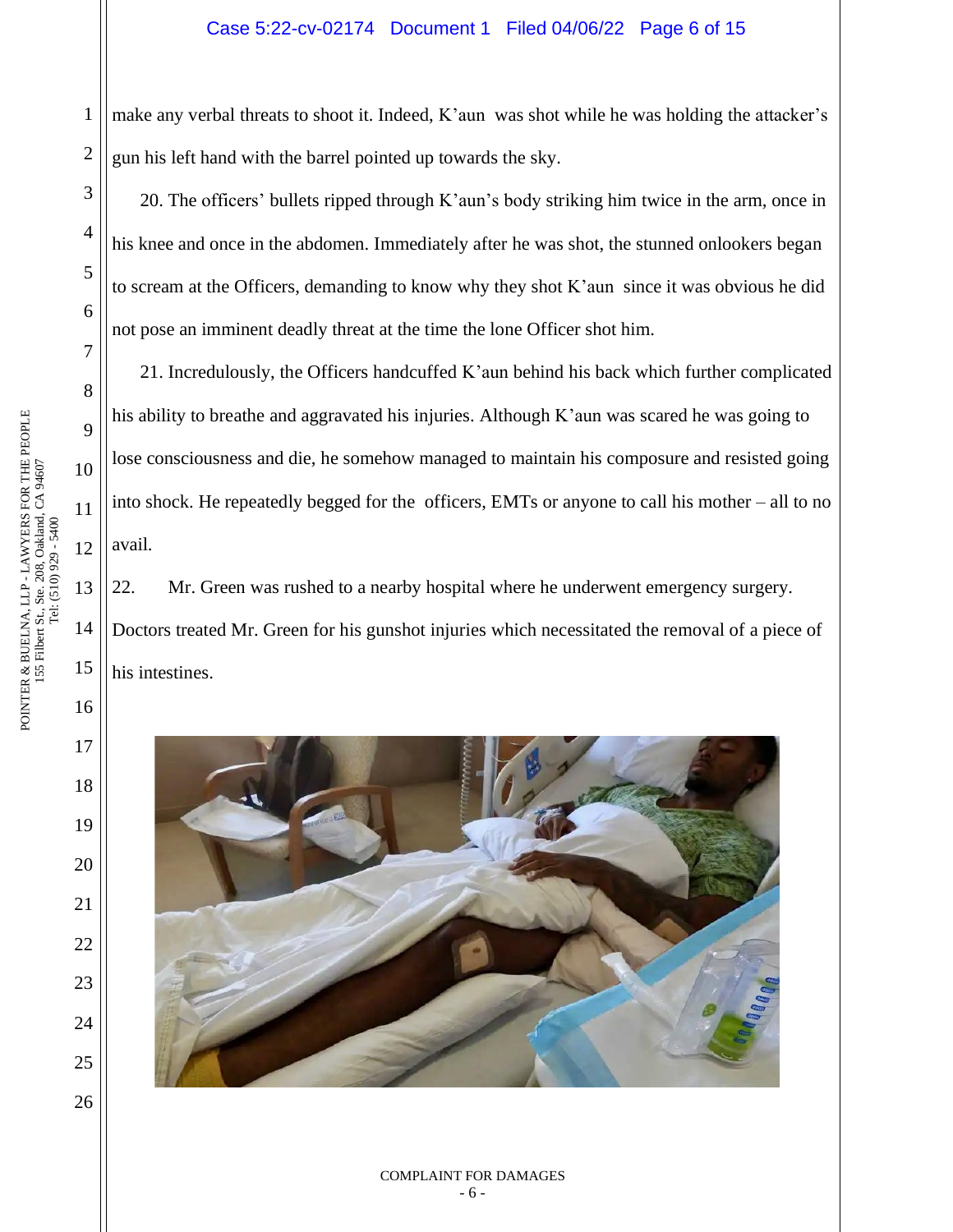23. Even after officers learned K'aun had been the hero, they continued to treat him like a criminal. They handcuffed him to the hospital bed and prevented him from contacting anyone. K'aun's parents were worried sick since they only found out their son was shot after one of his friends informed them after police had detained, interrogated and released the friend. K'aun's family quickly called San Jose Police Department and local hospitals in a frantic effort to find out whether their son was dead or alive. After being given the run around for over a day, the police finally confirmed he was alive but being held in police custody in a hospital. K'aun's parent were finally able to visit him on Tuesday, May 29, 2022, nearly three days after the incident.

24. Only after reports from various media outlets that the officer shot the wrong person did the San Jose Police Department feel compelled to explain why they shot the hero, not the criminal gunman.



#### COMPLAINT FOR DAMAGES - 7 -

1

2

3

4

5

6

7

8

9

10

11

12

13

14

15

16

17

18

19

20

21

22

23

24

25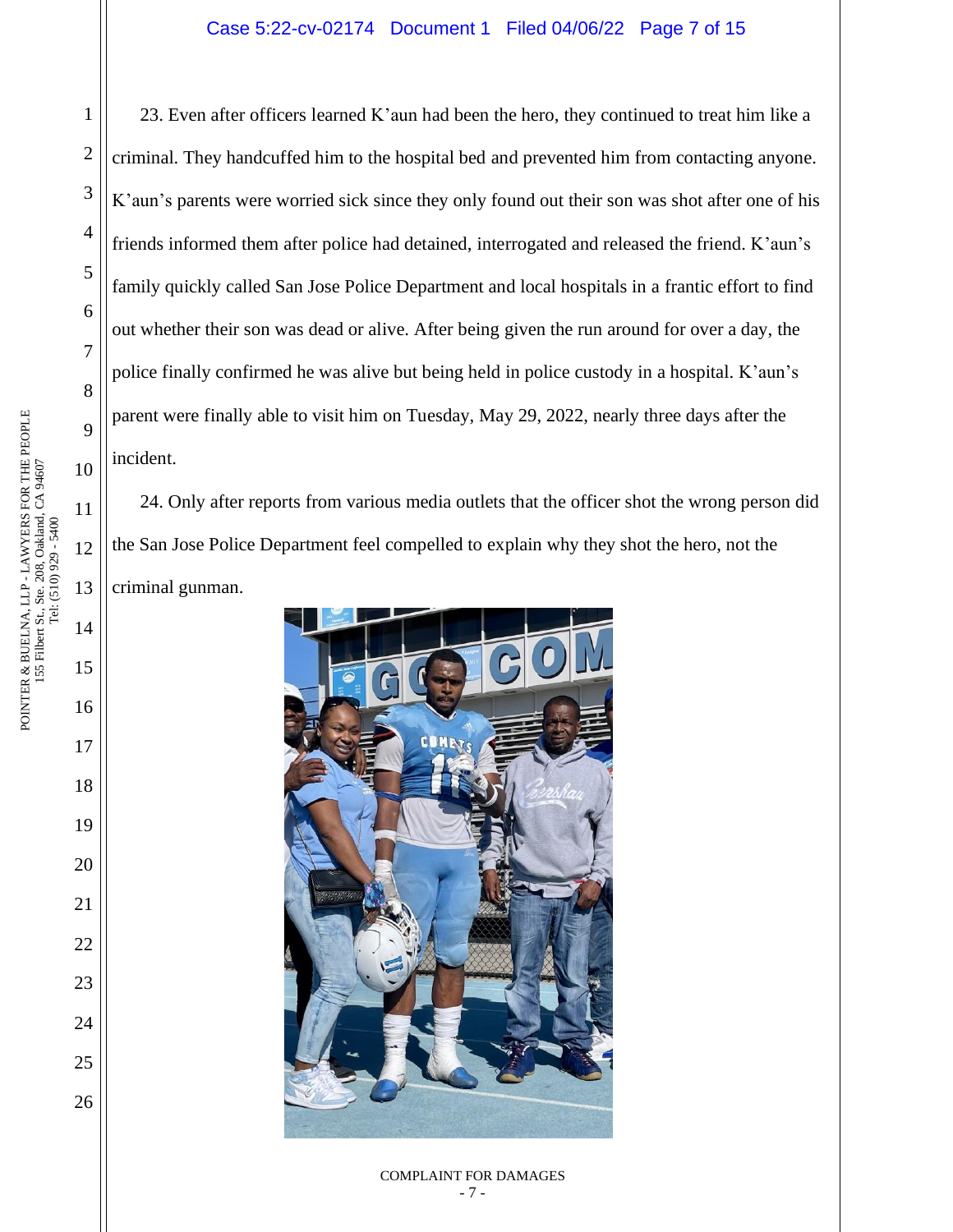## Case 5:22-cv-02174 Document 1 Filed 04/06/22 Page 8 of 15

25. Tellingly, Mr. Green was never charged with any crimes. As a result of the officers' excessive force Mr. Green suffered bullet and shrapnel wounds to his elbow, knee, and abdomen, requiring multiple surgeries. At the time of this tragic yet avoidable incident, Mr. Green was a junior college student athlete who was being courted to play college football by many Division 1 Universities. In fact, he was projected to be drafted and become an NFL player given his athletic ability and championship pedigree. Mr. Green is facing a long and uncertain road to recover the life he once lived, the sport he once enjoyed and dream he was moving ever closer to making his reality. The Officer's rash decision to shoot Mr. Green, who had done nothing wrong, has potentially jeopardized the young man's promising future.

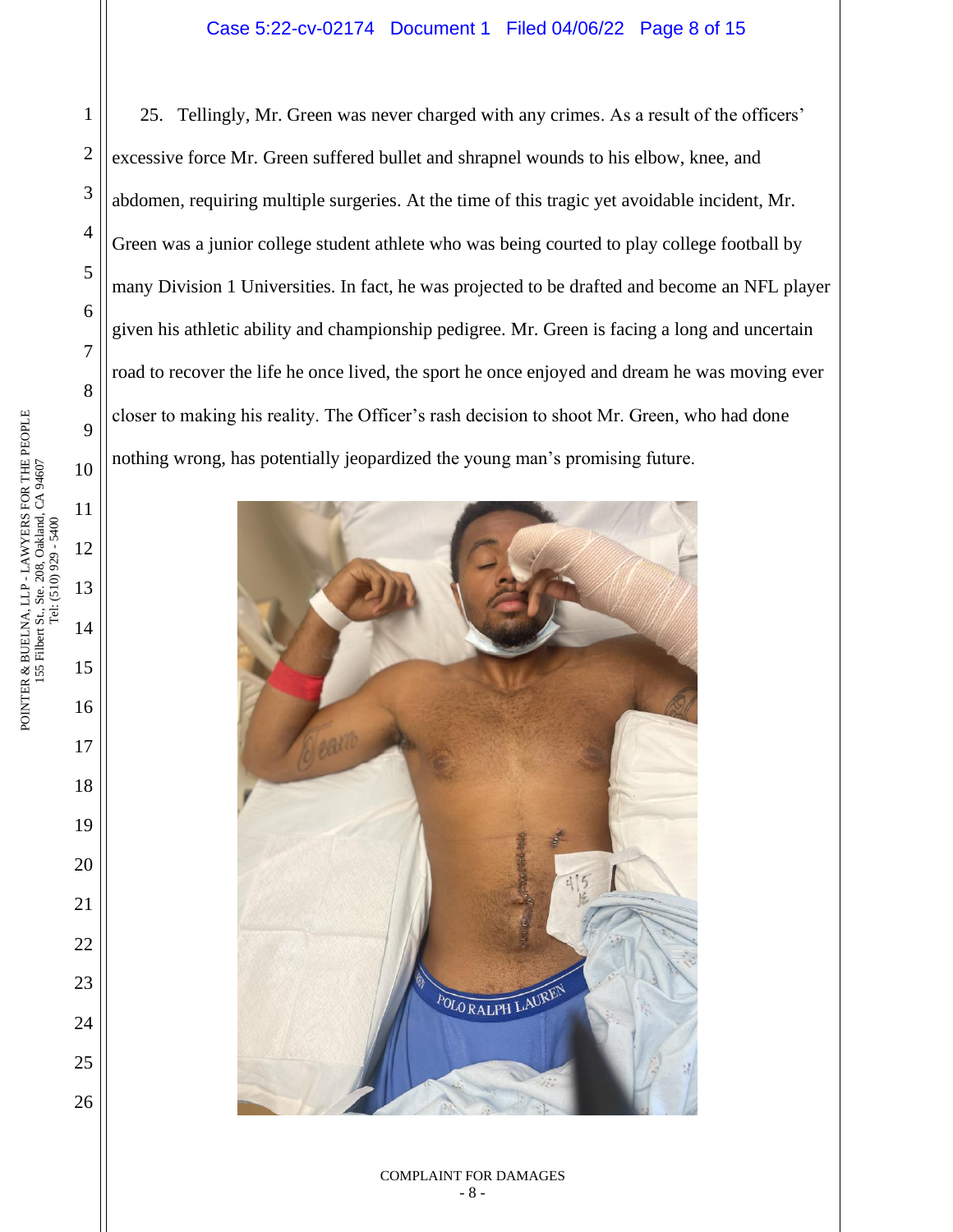## **DAMAGES**

26. As a consequence of the Defendants' violations of Plaintiff's federal civil rights under 42 U.S.C. §1983 and the Fourth Amendment, Plaintiff was physically, mentally, emotionally, and financially injured and damaged as a proximate result of Defendants' wrongful conduct. 27. Plaintiff found it necessary to engage the services of private counsel to vindicate her rights under the law. Plaintiff is therefore entitled to an award of attorneys' fees and/or costs pursuant to statute(s) in the event that he is the prevailing party in this action under 42 U.S.C. §§ 1983 and 1988. Plaintiff is also entitled to punitive damages under 42 U.S.C. §§ 1983 and 1988.

# **CAUSES OF ACTION**

# **FIRST CAUSE OF ACTION (Fourth Amendment – Excessive Force under 42 U.S.C. Section 1983)** *(Plaintiff against DOES 1-25)*

28. Plaintiff hereby re-alleges and incorporates by reference each and every paragraph of this Complaint.

29. When Defendant Does Police Officer shot Plaintiff, none of the assembled Officers gave Plaintiff a warning or time to comply with the commands the Defendant Officers' reportedly made. Plaintiff was not a credible threat, as his back was towards the officers and had not made any threatening gestures or statements. Defendants' conduct deprived Plaintiff of his right to be secure in his person against unreasonable searches and seizures as guaranteed to Plaintiff under the Fourth Amendment to the United States Constitution.

30. As a result of this misconduct, Defendant Does are liable for Plaintiff's injuries.

WHEREFORE, Plaintiff prays for relief as hereinafter set forth.

POINTER & BUELNA, LLP - LAWYERS FOR THE PEOPLE

26

1

2

3

4

5

6

7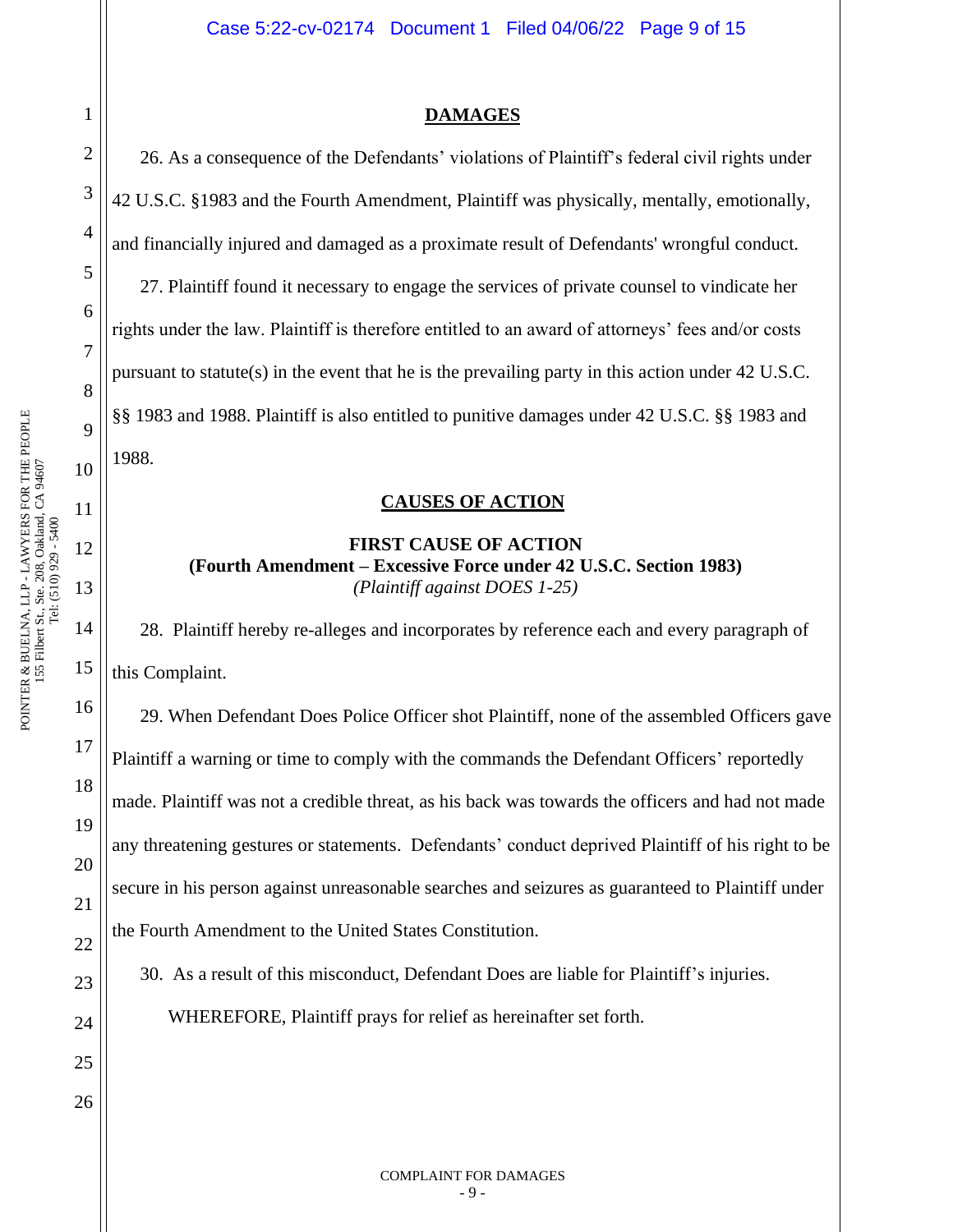1

2

3

4

5

6

7

8

9

20

21

22

23

24

**SECOND CAUSE OF ACTION (Supervisory and Municipal Liability for Unconstitutional Custom or Policy (Monell)– 42 U.S.C. section 1983)**

*(Plaintiff against Defendant CITY OF SAN JOSE and DOES 26-50)*

31. Plaintiff hereby re-alleges and incorporates each and every paragraph in this Complaint as fully set forth here.

32. Plaintiff is informed and believes and therein alleges that the CITY OF SAN JOSE Police Department exhibits a pattern and practice of using excessive force and misconduct against citizens and despite these incidents, none of the Officers are ever found in violation of department policy or disciplined, even under the most questionable of circumstances. CITY OF SAN JOSE Police Department's failure to discipline or retrain the Defendant Officers is evidence of an official policy, entrenched culture and posture of deliberate indifference toward protecting citizen's rights and the resulting deaths and injuries is a proximate result of the CITY OF SAN JOSE Police Department's failure to properly supervise its Officers and ratify their unconstitutional conduct. Plaintiffs is informed, believe and therein allege that the following instances are examples of the CITY OF SAN JOSE'S pattern and practice of condoning misconduct, excessive and deadly force by failure to discipline:

> a. San Jose Police shot and killed Anthony Nunez on July 4, 2016 on his front porch during a mental health crisis in which he had tried to commit suicide. A jury found the two shooting officers, San Jose Officers Michael Santos and Anthony Vizzusi, used excessive in July of 2019. Neither officer was disciplined and one of them was promoted.<sup>1</sup>

> b. San Jose Police shot unarmed 24-year-old Jennifer Vasquez on Christmas Day, December 25, 2018 fourteen times in her head, chest, arm and shoulder. Officers had mistaken Ms. Vasquez's car for that of a wanted criminal suspect's car, chased her down and shot her. None of the officers were disciplined.<sup>2</sup>

25 https://www.nbcbayarea.com/news/local/2-officers-used-excessive-force-in-fatal-shooting-of-18-year-old/151849/ <sup>24</sup> San Jose Police Cleared of Wrongdoing in Fatal Shooting of Mistaken Suspect on Christmas Day"

26 https://www.nbcbayarea.com/news/local/san-jose-police-cleared-of-wrongdoing-in-fatal-shooting-of-mistakensuspect-on-christmas-day/104980/

c. On May 2, 2018 San Jose Police Officer Vieira-Ribeiro responded to a call of a

<sup>&</sup>lt;sup>1</sup> "2 Officers Used Excessive Force in Fatal Shooting of 18-Year-Old"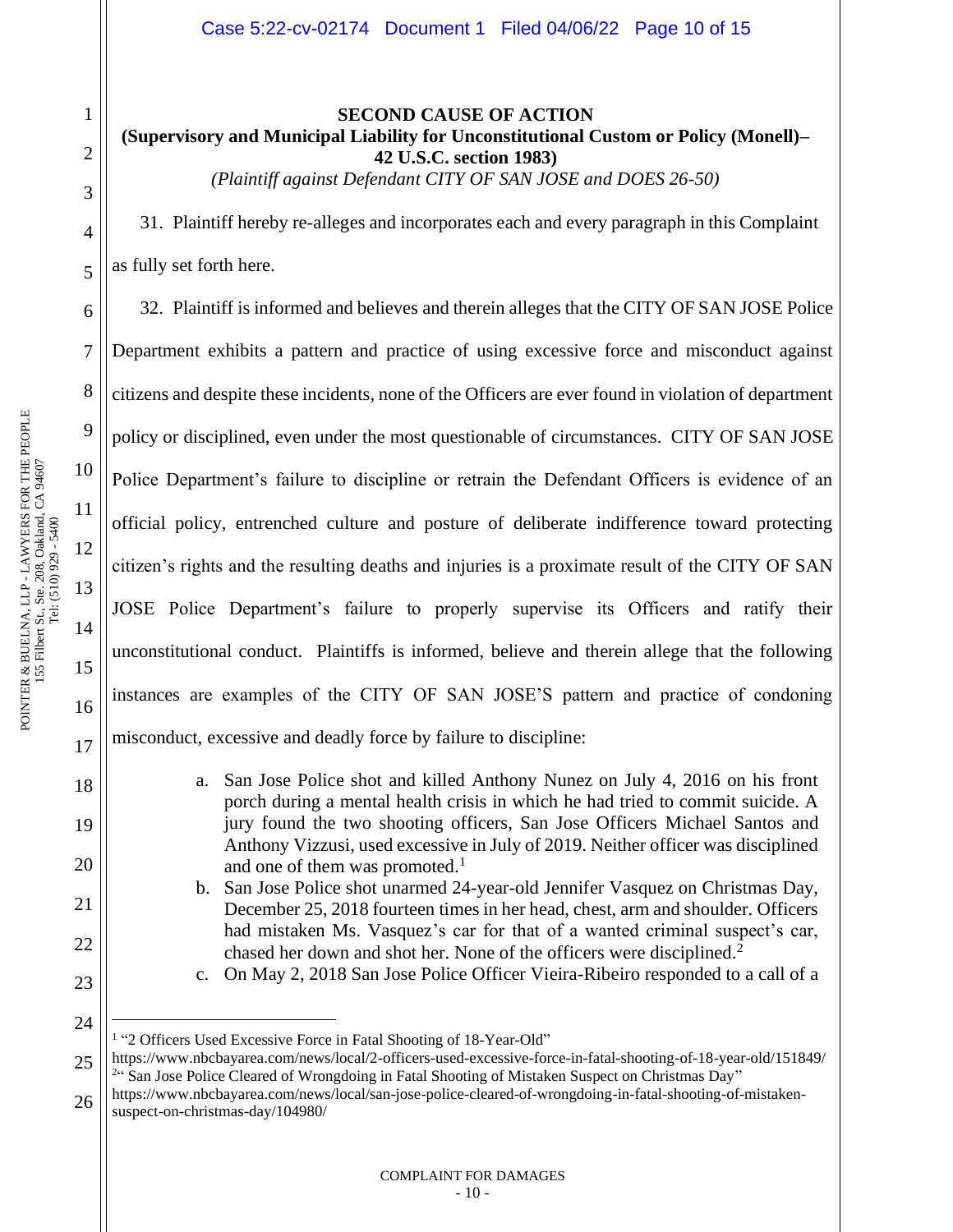possible fight at the Eastridge Mall involving two suspects. Ofc. Vieira-Ribeiro spotted and followed two running suspects onto a dirt bicycle path then ran over suspect Andy Martin with his vehicle crushing his pelvis. Ofc. Veira-Ribeiro then backed over Andy Martin a second time, fracturing his leg. Ofc. Vieira-Ribeiro was not disciplined as a result of this incident. Martin v. San Jose, 3:19 cv-01227-EMC.

d. On June 21, 2020, San Jose officers shot and killed a David Tovar, Jr. in the back while he ran away then sicced a police K9 on him while he bled to death. Tovar v. San Jose, 5:21-cv-02497-EJD

33. Despite having such notice, Plaintiff is informed and believes and thereon alleges that Defendant, and Does 1-50, and/or each of them, approved, ratified, condoned, encouraged and/or tacitly authorized the continuing pattern and practice of misconduct and/or civil rights violations by said officers. A San Jose Police Officer shot Plaintiff K'AUN GREEN multiple times after he bravely disarmed a gunman and was not threatening anyone.

12 34. Plaintiff is further informed and believe and thereon allege that as a result of the deliberate indifference, reckless and/or conscious disregard of the misconduct by Defendants and Does 1- 50, and/or each of them, encouraged these officers to continue their course of misconduct, resulting in the violation of Decedent's and Plaintiff's rights as alleged herein.

35. As against Defendant CITY OF SAN JOSE, DOES 1-50 in his/their capacity as police officer(s) for the City of SAN JOSE, Plaintiff further alleges that the acts and/or omissions alleged in the Complaint herein are indicative and representative of a repeated course of conduct by members of the CITY OF SAN JOSE POLICE DEPARTMENT tantamount to a custom, policy or repeated practice of condoning and tacitly encouraging the abuse of police authority, and disregard for the constitutional rights of citizens. This is reinforced by the fact that the officers in the aforementioned excessive force incidents as well as the one underlying this complaint have not been disciplined and/or re-trained.

25 26 36. The unconstitutional actions and/or omissions of Does 1-50, as well as other officers employed by or acting on behalf of Defendant CITY OF SAN JOSE on information and belief,

1

2

3

4

5

6

7

8

9

10

11

13

14

15

16

17

18

19

20

21

22

23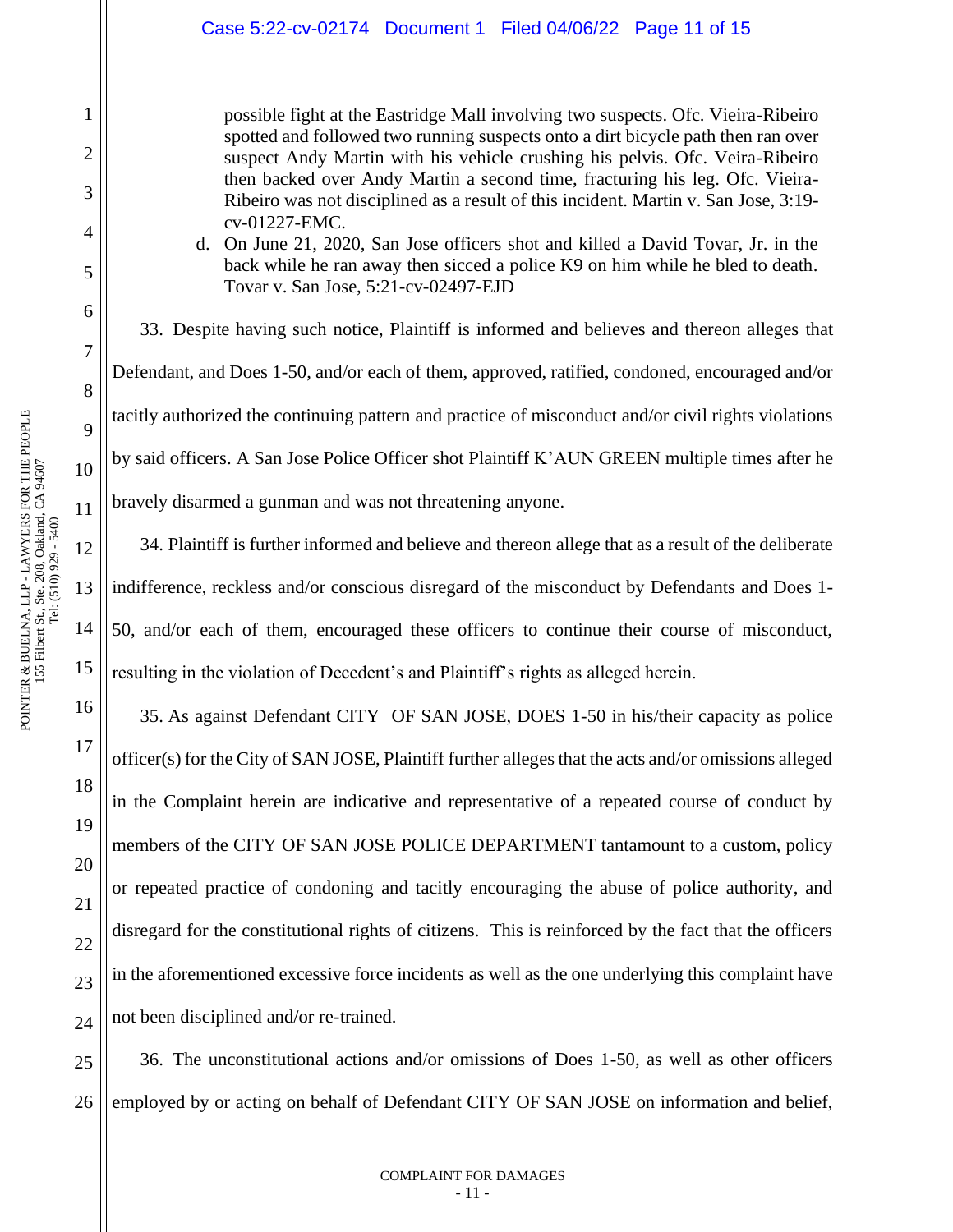# Case 5:22-cv-02174 Document 1 Filed 04/06/22 Page 12 of 15

were pursuant to the following customs, policies, practices, and/or procedures of the SAN JOSE

Police Department stated in the alternative, which were directed, encouraged, allowed, and/or

ratified by policy making officers for CITY OF SAN JOSE:

- a. To cover-up violations of constitutional rights by any or all of the following:
	- i. by failing to properly investigate and/or evaluate complaints or incidents of excessive and unreasonable force;
	- ii. by ignoring and/or failing to properly and adequately investigate and discipline unconstitutional or unlawful police activity; and
	- iii. by allowing, tolerating, and/or encouraging police officers to: fail to file complete and accurate police reports; file false police reports; make false statements; intimidate, bias and/or "coach" witnesses to give false information and/or to attempt to bolster officers' stories; and/or obstruct or interfere with investigations of unconstitutional or unlawful police conduct, by withholding and/or concealing material information;
- b. To allow, tolerate, and/or encourage a "code of silence" among law enforcement officers and police department personnel, whereby an officer or member of the department does not provide adverse information against a fellow officer or member of the department; and,
- c. To use or tolerate inadequate, deficient, and improper procedures for handling, investigating, and reviewing complaints of officer misconduct made under California Government Code § 910 et seq.;
- d. To fail to have and enforce necessary, appropriate, and lawful policies, procedures, and training programs to prevent or correct the unconstitutional conduct, customs, and procedures described in this Complaint, with deliberate indifference to the rights and safety of Plaintiffs and the public, and in the face of an obvious need for such policies, procedures, and training programs to prevent recurring and foreseeable violations of rights of the type described herein.

37. Defendants CITY OF SAN JOSE and DOES 26-50 failed to properly train, instruct, monitor, supervise, evaluate, investigate, and discipline Does 1-25, and other SJPD personnel, with deliberate indifference to Plaintiff's constitutional rights. Plaintiff's rights were thereby

1

2

3

4

5

6

7

8

9

10

11

12

13

14

15

16

17

18

19

20

21

22

23

24

25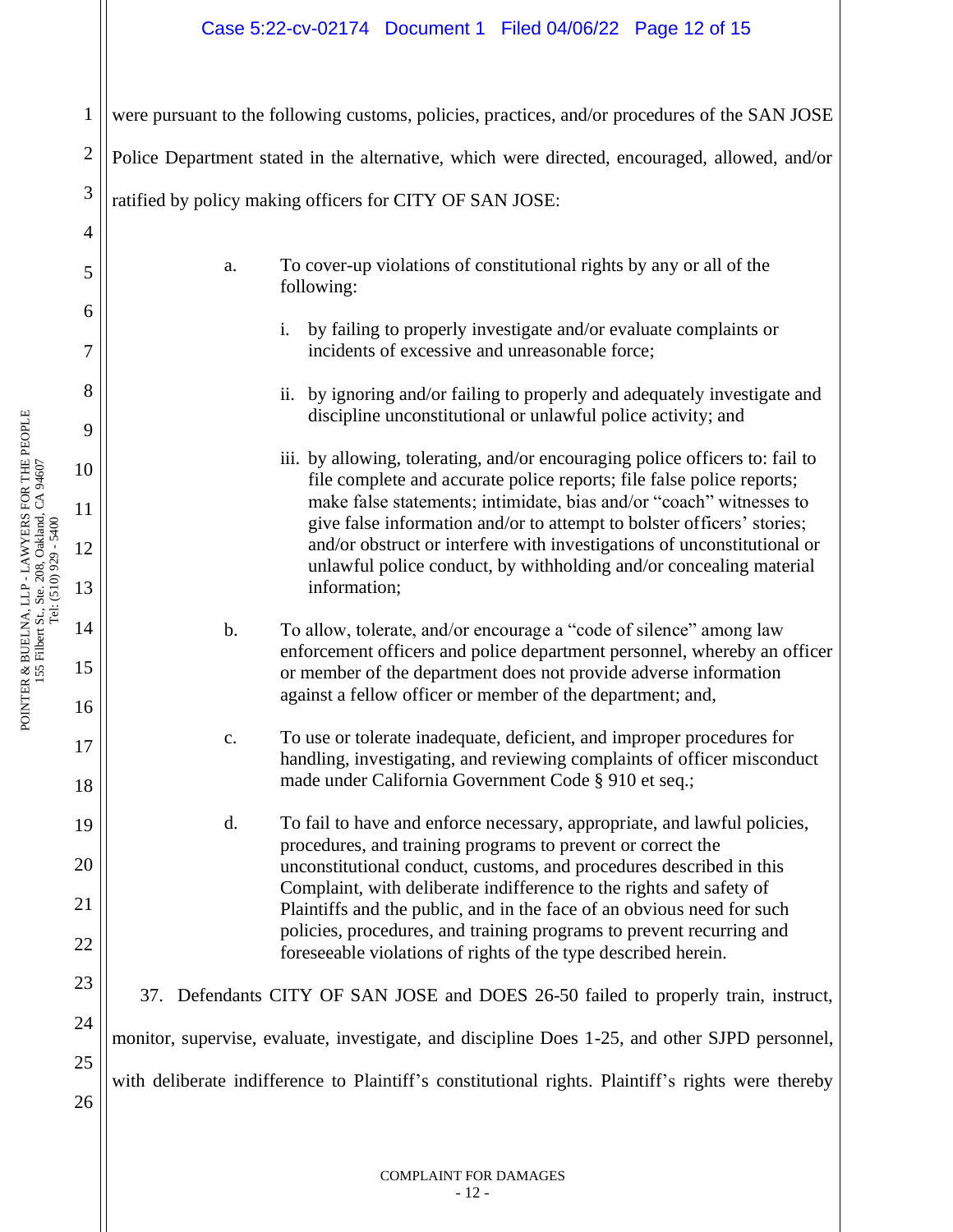violated as a result of the deliberate indifference as described above.

38. The unconstitutional actions and/or omissions of Defendant Does 1-25, and other SJPD personnel, as described above, were approved, tolerated and/or ratified by policy-making officers for the SJPD. Plaintiff is informed and believes and thereupon alleges, the details of this incident have been revealed to the authorized policy makers within the City of SAN JOSE and the SJPD, and that such policy makers have direct knowledge of the fact that the shooting K'AUN GREEN was not justified, but rather represented an unconstitutional use of unreasonable, excessive, and deadly force. Notwithstanding this knowledge, the authorized policy makers within the City of SAN JOSE and SJPD have approved the yet-to-be-identified Officers' shooting of K'AUN GREEN, and have made a deliberate choice to endorse the shooting of K'AUN GREEN and the basis for that shooting. By doing so, the authorized policy makers within the City of SAN JOSE and the SJPD have shown affirmative agreement with the actions of Does 1-25, and have ratified the unconstitutional acts of Does 1-25.

39. The aforementioned customs, policies, practices, and procedures, the failures to properly and adequately train, instruct, monitor, supervise, evaluate, investigate, and discipline, as well as the unconstitutional orders, approvals, ratification and toleration of wrongful conduct of Defendant City of SAN JOSE and Does 26-50, were a moving force and/or a proximate cause of the deprivations of Plaintiff's clearly-established and well-settled constitutional rights in violation of 42 U.S.C. §1983, as more fully set forth in Cause of Action 1-3, above.

40. Defendants subjected Plaintiffs and Decedent to their wrongful conduct, depriving Plaintiff of rights described herein, knowingly, maliciously, and with conscious and reckless disregard for whether the rights and safety of Plaintiff and others would be violated by their acts and/or omissions.

41. As a direct and proximate result of the unconstitutional actions, omissions, customs,

1

2

3

4

5

6

7

8

9

10

11

12

13

14

15

16

17

18

19

20

21

22

23

24

25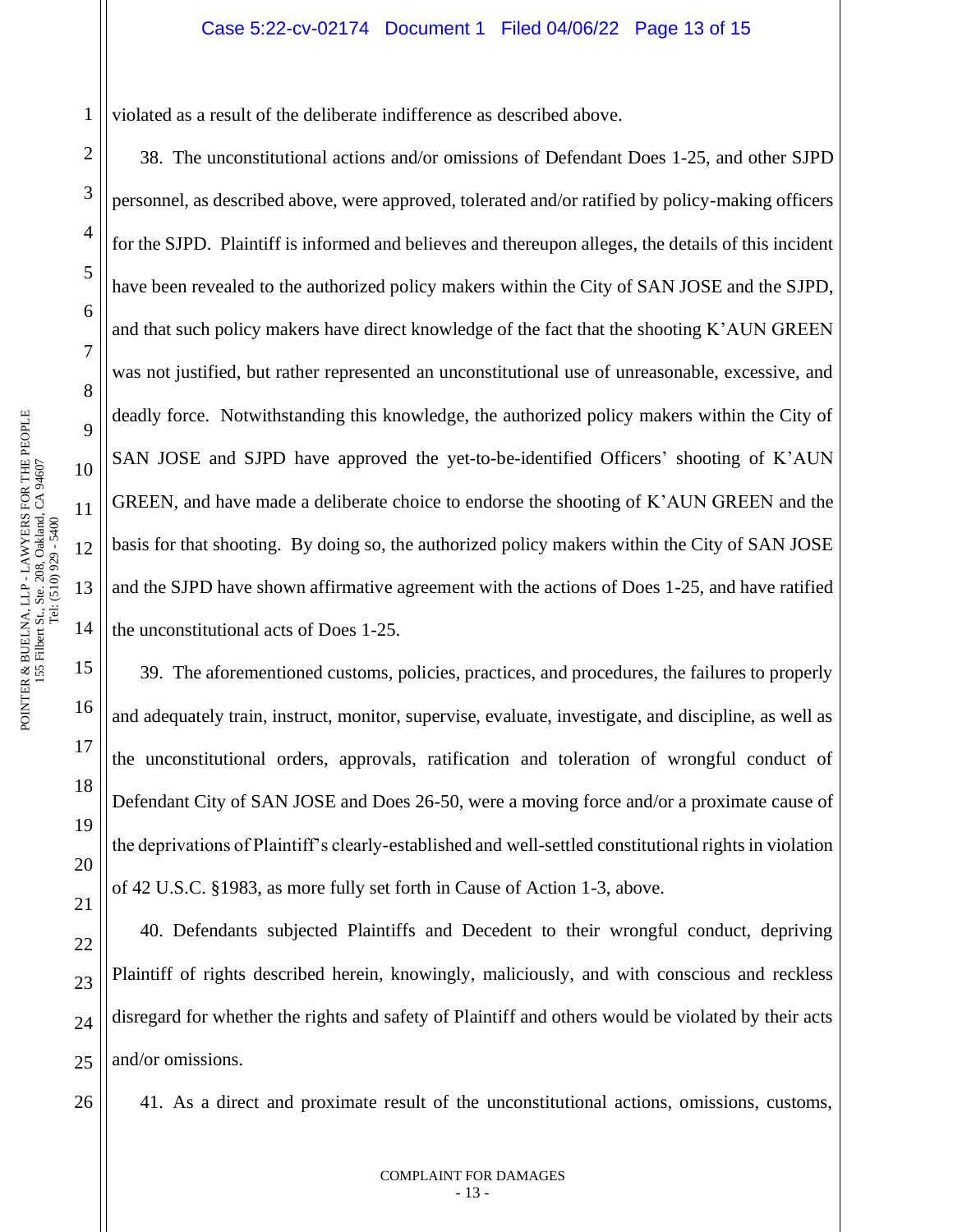1 2 3 policies, practices and procedures of Defendants City of SAN JOSE and Does 26-50 as described above, plaintiff sustained serious and permanent injuries and are entitled to damages, penalties, costs and attorneys' fees as set forth above.

WHEREFORE, Plaintiff prays for relief as hereinafter set forth.

# **JURY DEMAND**

42. Plaintiff hereby demands a jury trial in this action.

# **PRAYER**

WHEREFORE, Plaintiff prays for relief, against each and every Defendant, jointly and severally, as follows:

- 1. For general damages in a sum to be proven at trial;
- 2. For special damages, including but not limited to, past, present and/or future wage loss, income and support, medical expenses and other special damages in a sum to be determined according to proof;
- 3. For punitive damages against DOES 1-50 in a sum according to proof;
- 4. All other damages, penalties, costs, interest, and attorney fees as allowed by 42 U.S.C. §§ 1983 and 1988, and as otherwise may be allowed by California and/or federal law;
	- 5. For cost of suit herein incurred; and
	- 6. For such other and further relief as the Court deems just and proper.

4

5

6

7

8

9

10

11

12

13

14

15

16

17

18

19

20

21

22

23

24

25